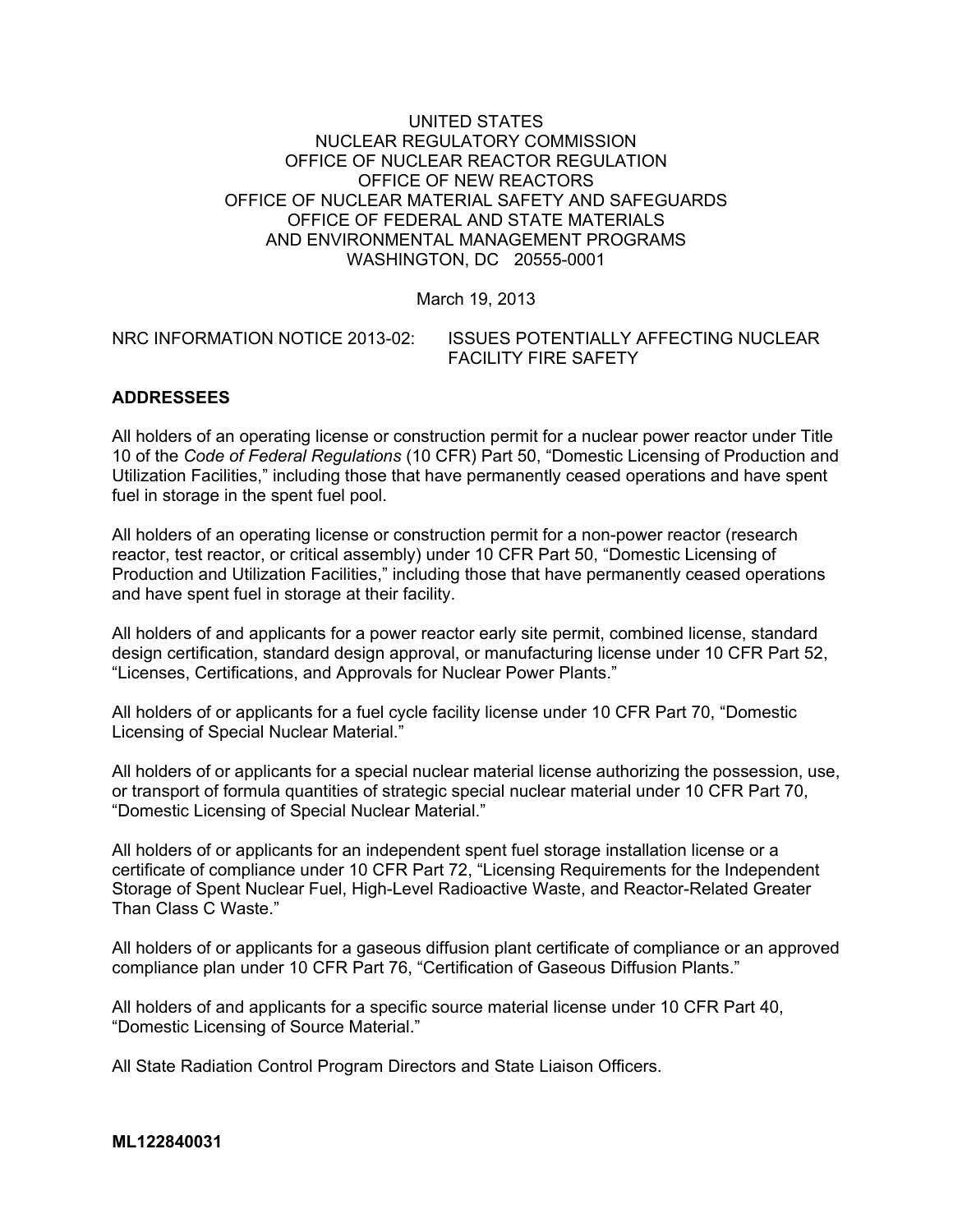## **PURPOSE**

The U.S. Nuclear Regulatory Commission (NRC) is issuing this information notice (IN) to alert licensees and certificate holders to recent fire protection equipment counterfeit and failure notices that the U.S. Defense Logistics Agency Headquarters (DLA-HQ) and Underwriters Laboratories, Inc. (UL) have issued. This IN also informs licensees of a recent UL announcement regarding certification of fire resistive electrical cables. The NRC expects recipients of this IN to review the information for applicability to their facilities and consider taking actions, as appropriate. However, suggestions contained in this IN are not NRC requirements; therefore, no specific action or written response is required.

## **DESCRIPTION OF CIRCUMSTANCES**

The following notices, which have the potential to affect nuclear facility fire safety, were recently issued:

#### Counterfeit Single-Jacketed Fire Hose

On August 31, 2012, UL issued a notification for the U.S. about a single-jacketed fire hose that bears a counterfeit UL mark. The official UL Release 12PN-36 is publicly available in the NRC Agencywide Documents Access and Management System (ADAMS) at Accession No. ML122830149.

According to UL Release 12PN-36, the counterfeit single-jacketed Aquaplus Fire Hose Model APH-65-ORU can be identified by the following markings:

• UL EX15106 Aquaplus Fire Hose Model APH-65-ORU Service Tested 175 PSI 65 MM X 30 M 12/08.

The notification states that UL has not evaluated this fire hose to the appropriate UL standards for safety, and it is unknown if the fire hose complies with UL listing requirements.

#### Counterfeit Dry Chemical Portable Fire Extinguishers

The DLA-HQ announced a recall of counterfeit hand-held fire extinguishers. The DLA-HQ fact sheet is publicly available in ADAMS at Accession No. ML13004A347. The notification states that the DLA-HQ received e-mails from the U.S. Army about reported issues (non-functionality of counterfeit fire extinguishers) in April 2012.

According to Army sources, there have been reports of dry chemical hand-held fire extinguishers falsely labeled as having been manufactured by authentic manufacturers that have been found at various military bases outside the continental U.S. in the past year. The notification further stated that the representative of the fire extinguishers' manufacturer stated that there may have been some infiltration of counterfeit fire extinguishers into the U.S. The reported counterfeit dry chemical fire extinguishers found in the U.S. military bases discharge a yellowish-colored, unknown powder and are filled with air. The powder does nothing to suppress fires, and the air simply adds oxygen to the flames.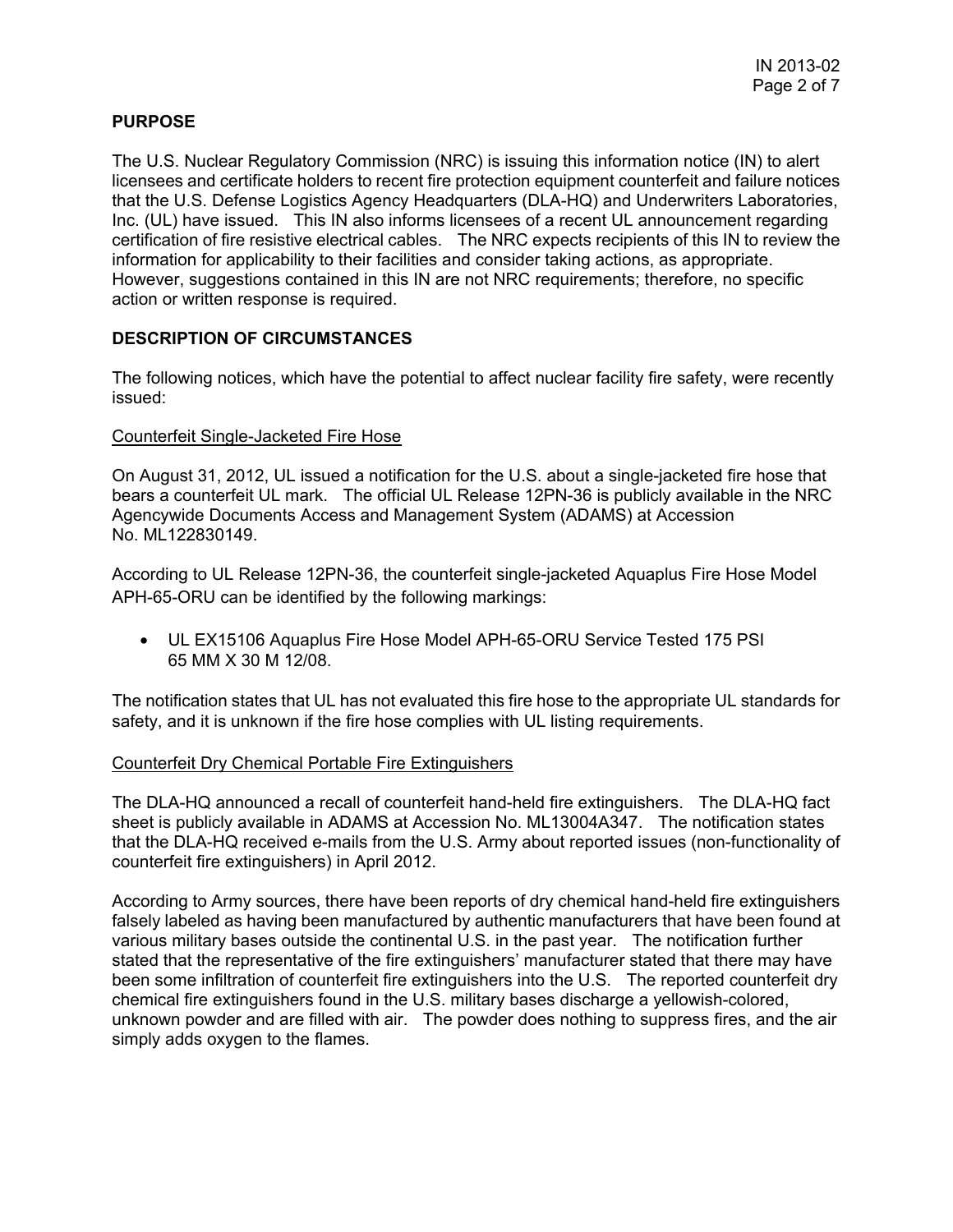## Counterfeit Fire Sprinklers

On December 5, 2011, UL and Loss Prevention Certification Board (LPCB) issued a notification regarding fire sprinklers that bear a counterfeit UL and LPCB certification mark. The official UL Release 11PN-45 is publicly available in ADAMS at Accession No. ML122610134.

According to UL Release 11PN-45, the counterfeit fire sprinklers are of the upright and sidewall type, with a glass bulb heat-sensitive element and can be identified by the following:

- marked on wrench boss of the frame: FIREX
- marked on deflector: UL and LPC

The notification states that the counterfeit fire sprinklers bear unauthorized UL and LPC marks by an unknown manufacturer. The UL notification also states that it is unknown if these fire sprinklers comply with any safety requirements.

On April 30, 2012, UL and LPCB issued a notification regarding fire sprinklers that bear a counterfeit UL and LPCB certification mark. The official UL Release 12PN-20 is publicly available in ADAMS at Accession No. ML122610134.

According to UL Release 12PN-20, the counterfeit fire sprinklers with glass bulb heat-sensitive element, Model GL5661, can be identified by the following:

- marked on wrench boss of the frame: TOP
- marked on thermal bulb: JOB F5
- marked on deflector: 155°F 68°C SS-1U 2011 GL5661

The notification states that although the sprinkler deflectors are marked with GL5661, and the thermal bulbs are marked "JOB F5," the sprinklers were not manufactured or labeled by Globe Fire Sprinkler Corporation and the thermal bulbs were not manufactured by Job, GmbH or its affiliates or agents. The UL notification also states that it is unknown if these fire sprinklers comply with any safety requirements. The notification further states that counterfeit fire sprinklers are marked with the same model number and constructed similar to a fire sprinkler model that is authorized to bear the UL and LPCB marks. The counterfeit sprinklers are marked "TOP," on the wrench boss of the fire sprinkler frame. The sprinkler model GL5661 that is authorized to bear the UL and LPCB marks is not marked "TOP."

On June 15, 2012, UL issued a notification for the U.S. and Canada regarding fire sprinklers that bear a counterfeit UL mark. The official UL Release 12PN-05 is publicly available in ADAMS at Accession No. ML122610134.

According to UL Release 12PN-05, the counterfeit fire sprinklers are the upright and pendant Model T-ZSTZ-15, with a glass bulb heat-sensitive element and can be identified by the following:

- marked on wrench boss of the frame: UL and TYCO
- marked on thermal bulb: JOB F5
- marked on deflector: 2011 T-ZSTZ-15-68°C

The notification states that neither Tyco International, Inc., nor its affiliates or agents, manufactured or labeled the sprinklers marked with the word "TYCO," nor were the thermal bulbs marked "JOB F5," manufactured by Job, GmbH. The UL notification also states that it is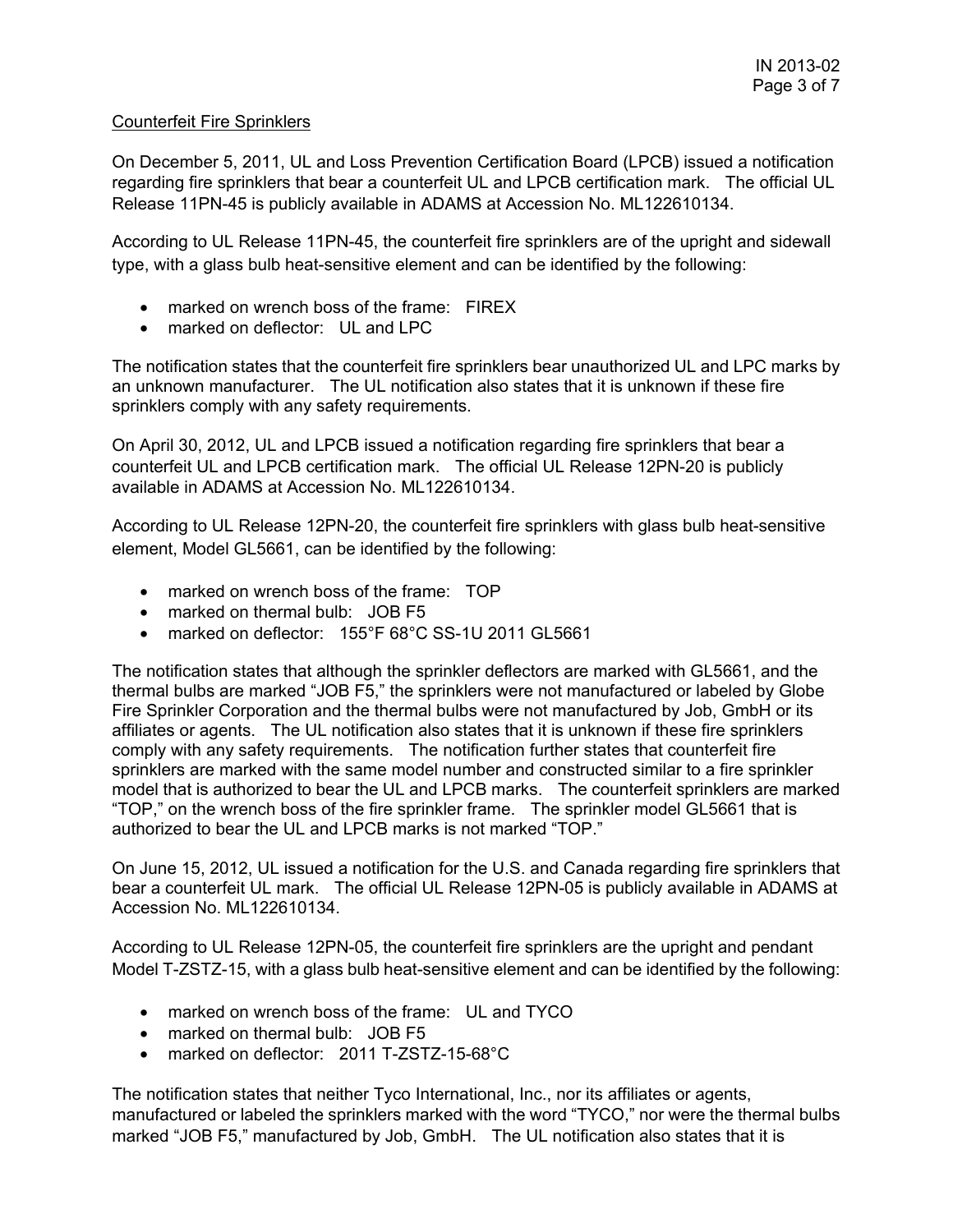unknown if these fire sprinklers comply with the UL safety requirements for the U.S. and Canada. The company states that sprinklers Tyco manufactures that are authorized to bear the UL mark do not have "UL" and "TYCO" marking on the wrench boss.

On July 13, 2012, UL and LPCB issued a notification for the U.S. and Canada regarding fire sprinklers that bear a counterfeit UL and LPCB certification mark. The official UL Release 12PN-32 is publicly available in ADAMS at Accession No. ML122610134.

According to UL Release 12PN-32, the counterfeit fire sprinklers with glass bulb heat-sensitive element, Model TY3151, can be identified by the following:

- marked on wrench boss of the frame: GLOBE
- marked on thermal bulb: JOB F5
- marked on deflector: TY3151 SU 155°F/68°C SU

The notification states that the fire sprinklers were not manufactured or labeled by Tyco International, Inc., or Globe Fire Sprinkler Corporation; and the thermal bulbs were not manufactured or labeled by Job, GmBH, affiliates or agents. The UL notification also states that it is unknown if these fire sprinklers comply with any UL safety requirements. The notification further states that the counterfeit fire sprinklers are marked with the same model number and constructed similarly to fire sprinklers that are authorized to bear the UL and LPCB marks. The counterfeit sprinklers are marked "GLOBE" on the wrench boss of the fire sprinkler frame. The sprinkler model TY3151 that is authorized to bear the UL and LPCB marks is not marked "GLOBE."

## Counterfeit Fire Sprinkler Pipe Hangers

On September 15, 2012, UL issued a notification for the U.S. and Canada regarding fire sprinkler pipe hangers that bear a counterfeit UL and ULC mark. The official UL Release 12PN-33 is publicly available in ADAMS at Accession No. ML13004A107.

According to UL Release 12PN-33, the counterfeit fire sprinkler pipe hangers Model  $\frac{3}{4}$  AU-100) can be identified by the following:

•  $\frac{3}{4}$ " (AU) in a circle followed by – 100

#### Certification Issues with Cable Rating Program

On September 12, 2012, UL issued a notification regarding changes to an electrical cable-rating certification program. The official UL Release 12PN-51 is publicly available in ADAMS at Accession No. ML122760246.

The UL Release 12PN-51 states that UL recently conducted research on an array of current products and systems originally certified under UL 2196, "Tests for Fire Resistive Cables" and Underwriters' Laboratories of Canada (ULC)-S139, "Standard Method of Fire Test for Evaluation of Integrity of Electrical Cables," and has determined that they no longer consistently achieve a two-hour fire-resistive rating when subjected to the standard Fire Endurance Test of UL 2196 or ULC-S139. The UL notification further stated that UL and ULC will not be able to offer certification to the current program related to these standards and that manufacturers are no longer authorized to place the UL or ULC mark on the following products:

• UL classified fire resistive cable (with the label "FHJR")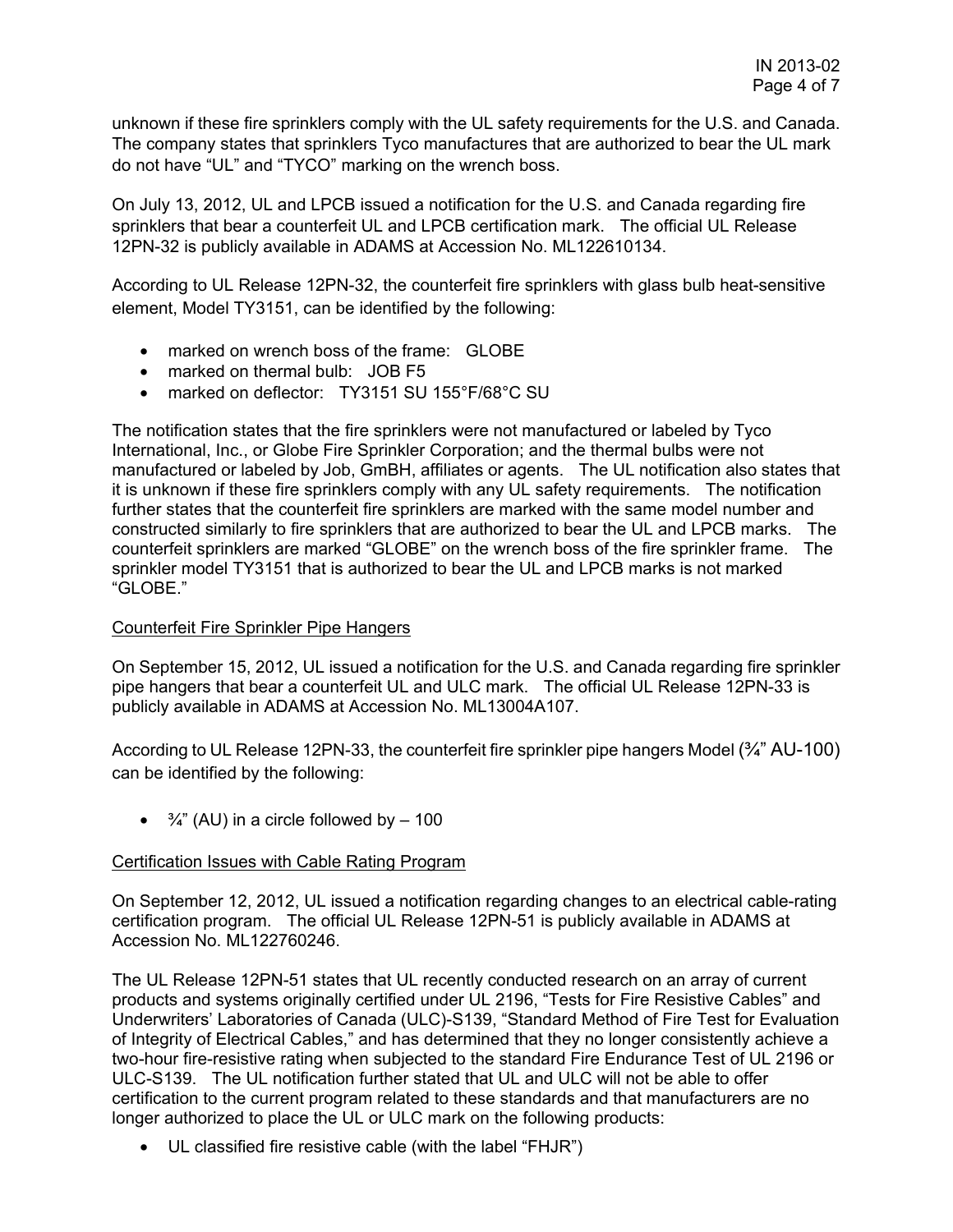- ULC listed fire resistant cable (with the label "FHJRC")
- UL listed cable with "-CI" suffix (circuit integrity)

UL Release 12PN-51 also informed recipients that UL has removed all electrical circuit protective systems constructed with fire resistive cable from its certification directory. To date, UL is not aware of any field failures with currently installed systems.

### **BACKGROUND**

NRC regulations require nuclear facilities to have a fire protection program to assure public health and safety. These programs describe features necessary for fire protection such as fire prevention, detection, and suppression. The purpose of the fire protection program is to ensure nuclear material is safety treated and to minimize radioactive releases to the environment in the event of a fire.

Fire-protection equipment reliability and performance capabilities are a primary feature of defense-in-depth and must be maintained to achieve effectiveness in preventing fire damage to structures, systems, and components important to safety. The counterfeit fire protection equipment or fire protection equipment associated with certification issues discussed in this IN may not be able to perform their intended function.

#### **DISCUSSION**

Although NRC is unaware of any issues at licensed facilities involving counterfeit equipment or cable fire-testing certification, the NRC is using this IN to heighten awareness and inform licensees of these issues.

Counterfeit fire protection equipment such as the fire sprinklers, fire hose and dry chemical hand-held fire extinguishers listed above, if used in a nuclear facility, may prevent or inhibit fire protection measures that are important to worker or facility safety.

Certain electrical cables with fire-resistant jacketing described above may no longer be certified to their designated fire resistance rating. Licensees should be aware that applications in which these labeled fire-rated cables are used, such as to meet the requirements of 10 CFR Part 50, Appendix R, "Fire Protection Program for Nuclear Power Facilities Operating Prior to January 1, 1979," may not achieve their design capability.

Licensees can detect counterfeit components as part of the procurement control process before they are used at a nuclear facility (see IN 84-52, Supplement 1, "Inadequate Material Procurement Controls on the Part of Licensees and Vendors," (ADAMS Accession No. ML082170556).

Licensees can monitor and communicate with listing organizations, manufacturers, and government resources to maintain awareness of counterfeit components and certification issues. This IN and others, such as IN 2007-19, "Fire Protection Equipment Recalls and Counterfeit Notices" (ADAMS Accession No. ML071090170), include information on various listing organizations, manufacturers, and government resources that monitor the use of counterfeit products. Also, IN 2012-22, "Counterfeit, Fraudulent, Suspect Item (CFSI) Training Offerings," (ADAMS Accession Nos. ML12137A248 and ML12318A216) informs licensees and certificate holders of a sampling of entities that offer training on how to detect potential counterfeit, fraudulent, and suspect items that may enter the supply chain. That IN also lists available training resources for educating personnel involved in NRC-regulated activities on current trends in CFSI and techniques to prevent the use of CFSI parts.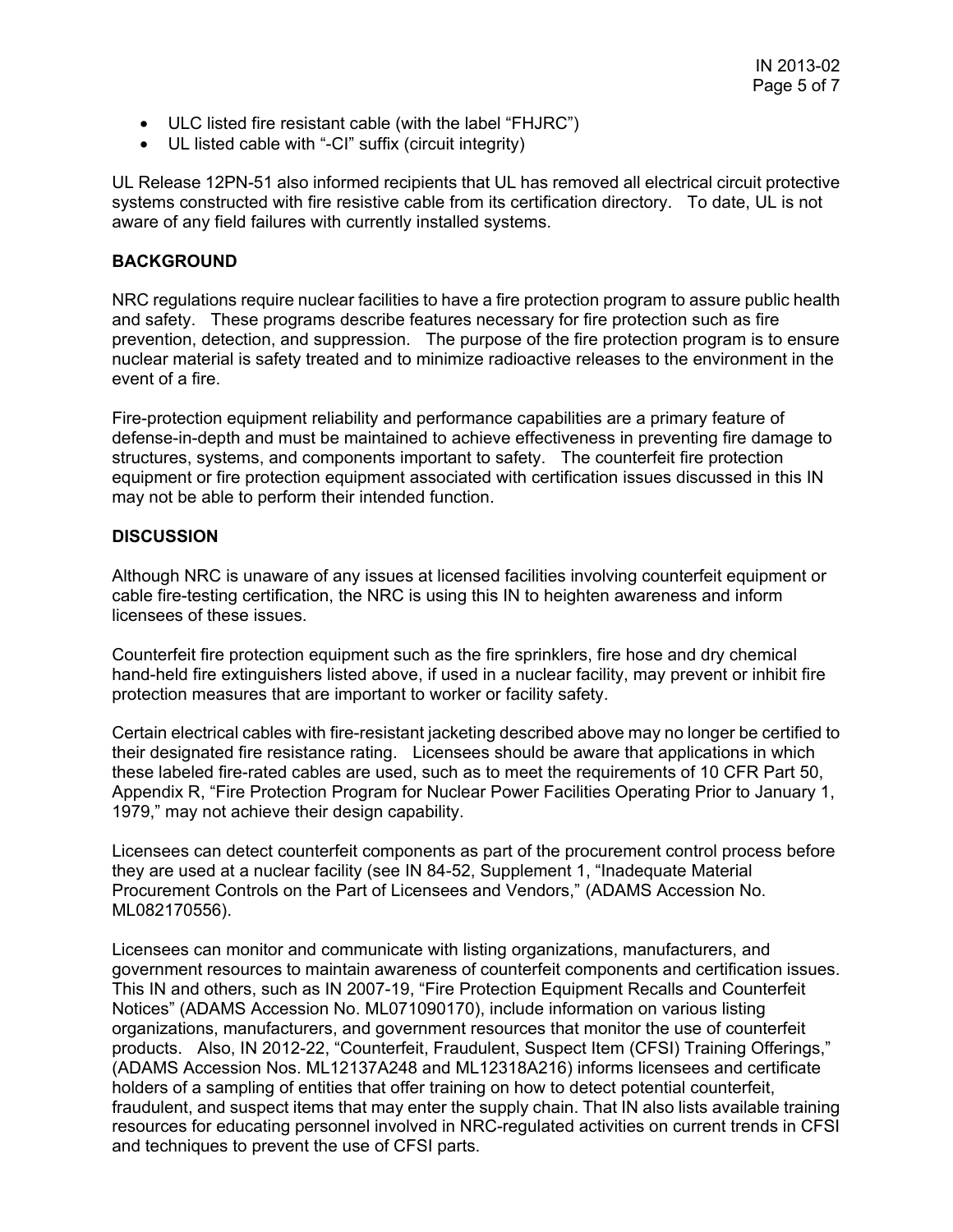Commercial listing organizations, government organizations that report counterfeiting, and other resource websites include, but are not limited to, the following:

- Electric Power Research Institute, http://my.epri.com
- Factor Mutual Global, http://www.fmglobal.com
- Government-Industry Data Exchange Program, http://www.gidep.org
- National Intellectual Property Rights Coordination Center, http://www.iprcenter.gov/referral
- Underwriters Laboratories, Inc., http://www.ul.com
- U.S. Consumer Product Safety Commission, http://www.cpsc.gov
- U.S. Defense Logistics Agency, http://www.dla.mil
- U.S. NRC, http://www.nrc.gov/about-nrc/regulatory/allegations/safety-concern.html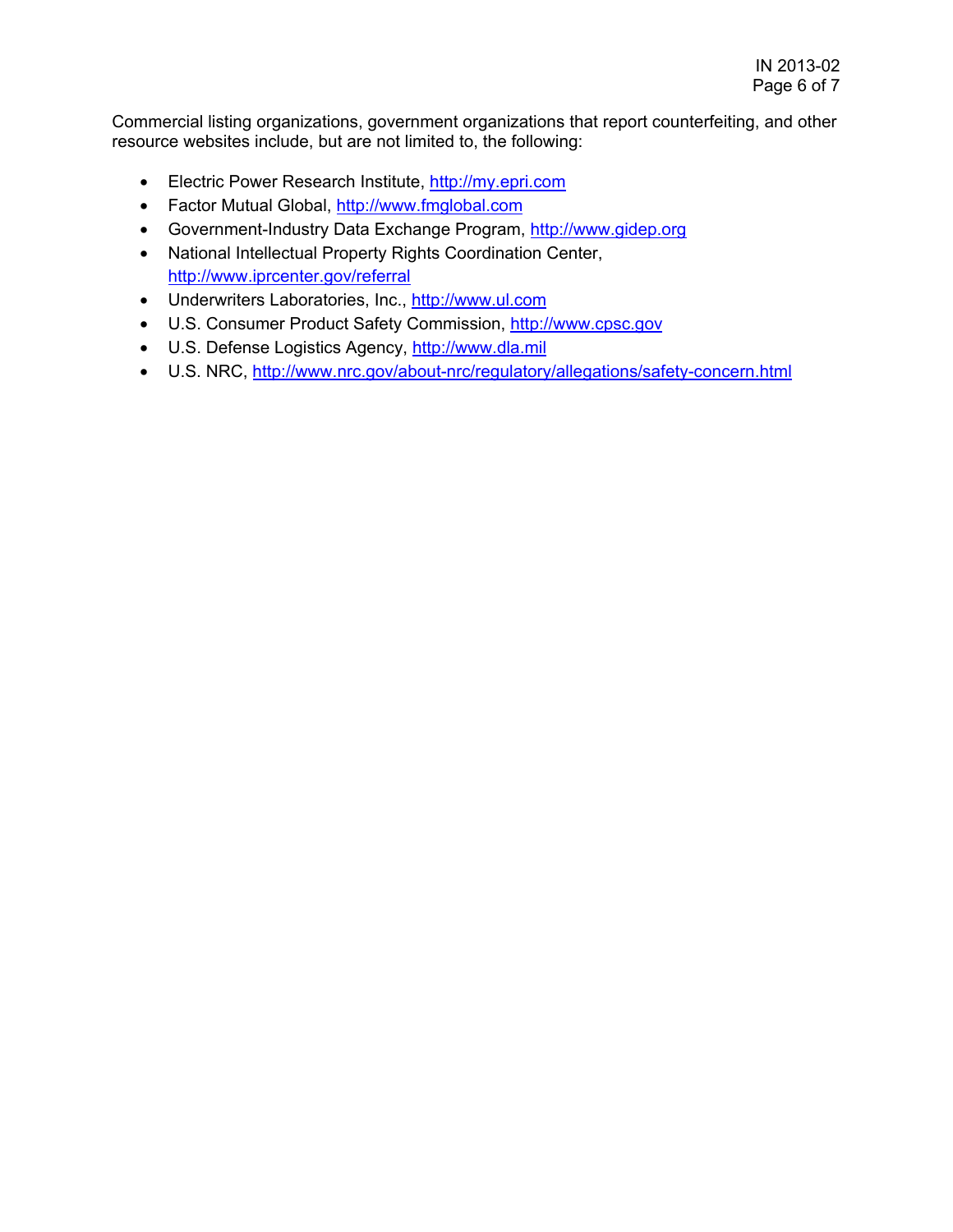## **CONTACT**

This IN does not require any specific action or written response. Please direct any questions about this matter to the technical appropriate contacts listed below or the appropriate NRC project manager.

### **/RA/ /RA/**

Lawrence E. Kokajko, Director **John D. Kinneman, Director** Division of Policy and Rulemaking Division of Fuel Cycle Safety and Safeguards<br>Office of Nuclear Reactor Regulation Office of Nuclear Material Safety and Safegua

## **/RA/ /RA/**

Laura A. Dudes, Director **Brian J. McDermott, Director** Division of Construction Inspection Division of Materials Safety and Operational Programs and State Agreements

Office of Federal and State Materials and Environmental Management Programs

Office of Nuclear Material Safety and Safeguards

Technical Contacts:

Naeem Igbal, NRR James R. Downs, NMSS 301-415-3346 301-492-3232

Robert L. Vettori, NRO Angela A. McIntosh, FSME 301-415-3666 301-415-5030

E-mail: Naeem.lqbal@nrc.gov E-mail: James.Downs@nrc.gov

E-mail: Robert.Vettori@nrc.gov E-mail: Angela.McIntosh@nrc.gov

Note: NRC generic communications may be found on the NRC public Web site, http://www.nrc.gov, under NRC Library.